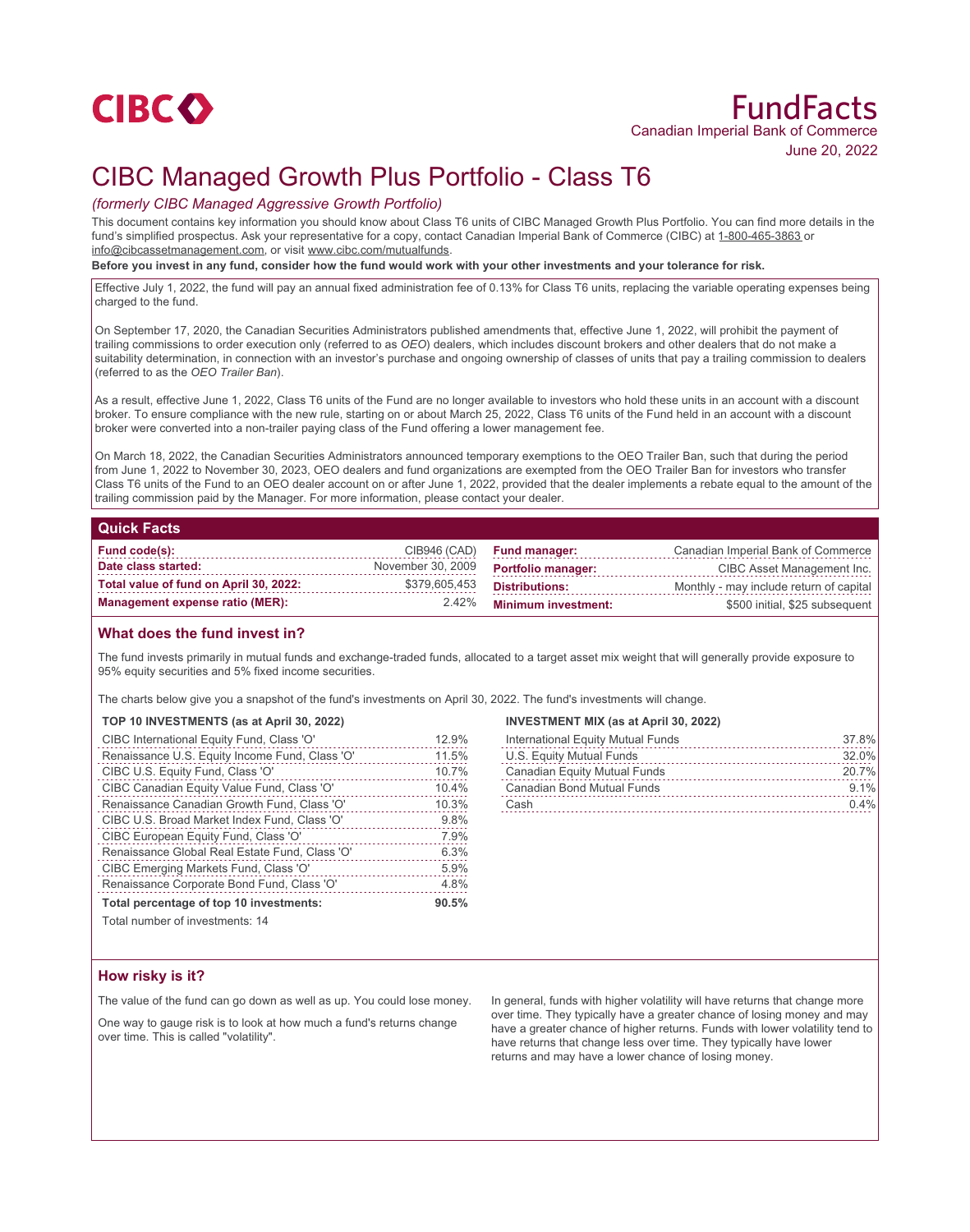# **FundFacts**

# CIBC Managed Growth Plus Portfolio - Class T6 *continued (formerly CIBC Managed Aggressive Growth Portfolio)*

For more information about the risk rating, refer to *Investment Risk Classification Methodology* under *Specific Information About Each of the Mutual Funds Described in this Document* in the fund's simplified prospectus. For more information about specific risks that can affect the fund's returns, refer to the simplified prospectus under the section *What* 

*are the Risks of Investing in the Fund?* for the fund.

## **Risk rating**

CIBC has rated the volatility of this fund as **Medium**.

This rating is based on how much the fund's returns have changed from year to year. It does not tell you how volatile the fund will be in the future. The rating can change over time. A fund with a low risk rating can still lose money.



# **How has the fund performed?**

This section tells you how Class T6 units of the fund have performed over the past 10 years. Returns are after expenses have been deducted. These expenses reduce the fund's returns.

#### **YEAR-BY-YEAR RETURNS**

This chart shows how Class T6 units of the fund performed in each of the past 10 calendar years. Class T6 units dropped in value in 1 of the 10 years. The range of returns and change from year to year can help you assess how risky the fund has been in the past. It does not tell you how the fund will perform in the future.



#### **BEST AND WORST 3-MONTH RETURNS**

This table shows the best and worst returns for Class T6 units of the fund in a 3-month period over the past 10 calendar years. The best and worst 3-month returns could be higher or lower in the future. Consider how much of a loss you could afford to take in a short period of time.

|                    |           | Return 3 months ending | If you invested \$1,000 at the beginning of the period |
|--------------------|-----------|------------------------|--------------------------------------------------------|
| <b>Best return</b> | 13.6%     | June 30, 2020          | Your investment would rise to \$1,136                  |
| Worst return       | $-15.0\%$ | March 31, 2020         | Your investment would drop to \$850                    |

#### **AVERAGE RETURN**

The annual compounded return of Class T6 units of the fund was 8.5% over the past 10 years. If you had invested \$1,000 in the fund 10 years ago, your investment would be worth \$2,253 as at April 30, 2022.

| Who is this fund for?                                                                               | A word about tax                                                                                                                                                                                                                                                                                     |
|-----------------------------------------------------------------------------------------------------|------------------------------------------------------------------------------------------------------------------------------------------------------------------------------------------------------------------------------------------------------------------------------------------------------|
| Investors who:<br>• are seeking long-term capital growth; and<br>• are investing for the long term. | In general, you will have to pay income tax on any money you make on a<br>fund. How much you pay depends on the tax laws where you live and<br>whether or not you hold the fund in a registered plan such as a<br>Registered Retirement Savings Plan (RRSP) or a Tax-Free Savings<br>Account (TFSA). |
|                                                                                                     | Keep in mind that if you hold your fund in a non-registered plan, fund<br>distributions are included in your taxable income, whether you receive<br>them in cash or have them reinvested.                                                                                                            |

## **How much does it cost?**

The following tables show the fees and expenses you could pay to buy, own, and sell Class T6 units of the fund. The fees and expenses - including any commissions - can vary among classes of a fund and among funds. Higher commissions can influence representatives to recommend one investment over another. Ask about other funds and investments that may be suitable for you at a lower cost.

#### **1. SALES CHARGES**

There are no sales charges payable when you buy, switch, or sell units of the fund through CIBC Securities Inc. or CIBC Investor Services Inc. You may pay sales charges if you purchase units of the fund through another firm.